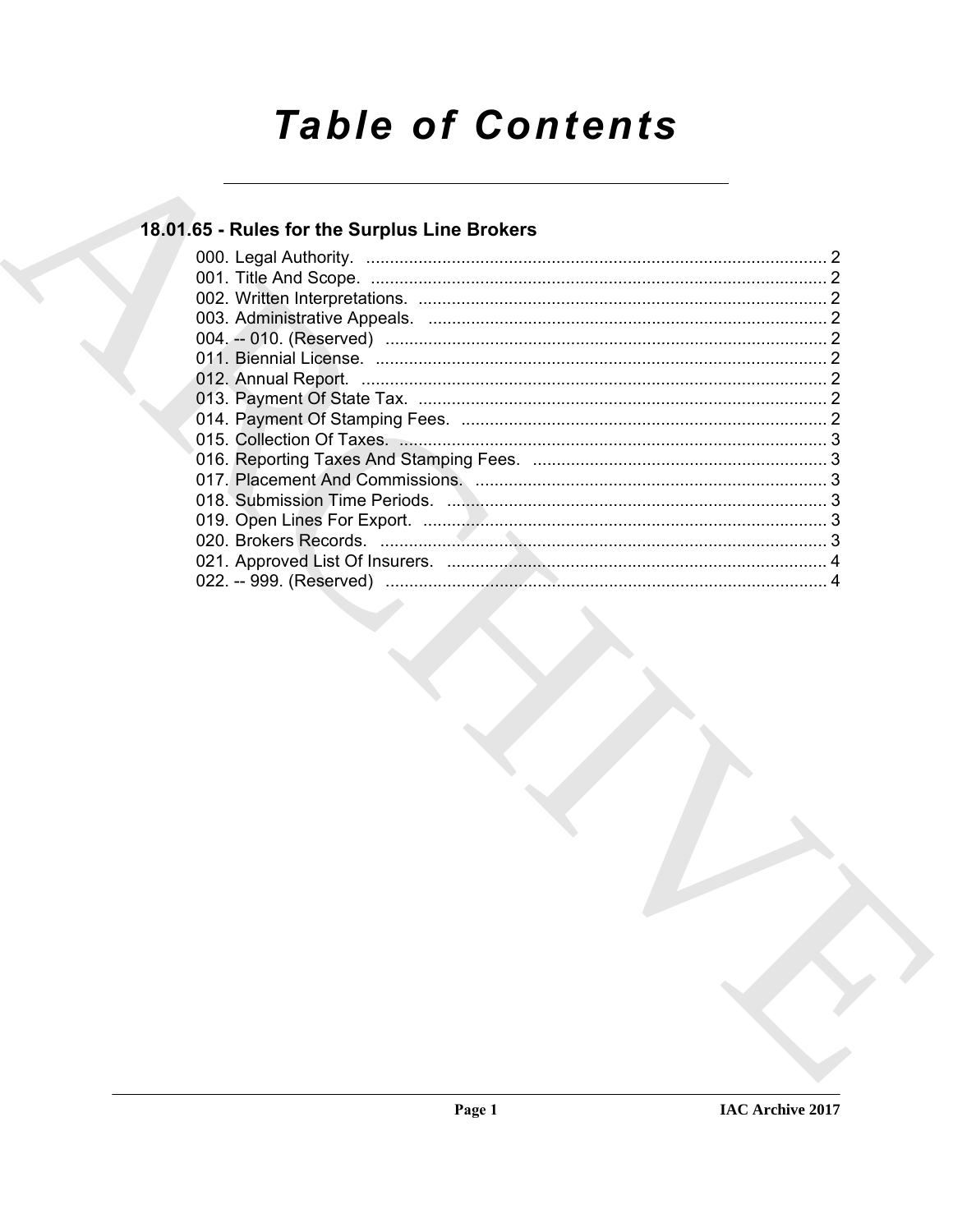#### **IDAPA 18 TITLE 01 CHAPTER 65**

#### **18.01.65 - RULES FOR THE SURPLUS LINE BROKERS**

#### <span id="page-1-1"></span><span id="page-1-0"></span>**000. LEGAL AUTHORITY.**

The statutory authority of this rule is Title 67, Chapter 52, Idaho Code and Title 41, Chapters 2 and 12, Idaho Code.

#### <span id="page-1-2"></span>**001. TITLE AND SCOPE.**

**01. Title**. This rule shall be cited in full as Idaho Department of Insurance Rules, IDAPA 18.01.65, or the Surplus Line Brokers." (5-3-03) "Rules for the Surplus Line Brokers."

**02. Scope**. The purpose of this rule is to provide procedures for the placement of surplus line insurance.  $(5-3-03)$ 

### <span id="page-1-3"></span>**002. WRITTEN INTERPRETATIONS.**

The Department of Insurance has or relies upon written interpretive statements of the rule chapter in accordance with Section  $67-5201(19)(b)(iv)$ , Idaho Code. (1-1-94) Section  $67-5201(19)(b)(iv)$ , Idaho Code.

#### <span id="page-1-4"></span>**003. ADMINISTRATIVE APPEALS.**

There is no appeal to the Attorney General from application of this rule. All such appeals must be instituted by written demand for a hearing before the Director of Insurance, per Section 41-232, Idaho Code. Further appeal from<br>the Director's decision can be taken to district court, pursuant to Section 67-5270, Idaho Code. (1-1-94) the Director's decision can be taken to district court, pursuant to Section 67-5270, Idaho Code.

#### <span id="page-1-5"></span>**004. -- 010. (RESERVED)**

#### <span id="page-1-11"></span><span id="page-1-6"></span>**011. BIENNIAL LICENSE.**

**EXAMPLE RS**<br>
16.81.65 - ROLES FOR THE SURPLUS LINE EROKERS<br>
16.81.65 - ROLES FOR THE SURPLUS LINE EROKERS<br>
16.1. LITTLE AND SCOPE:<br>
16.1. TITLE AND SCOPE:<br>
16.1. TITLE AND SCOPE:<br>
16.1. TITLE AND SCOPE:<br>
16.1. TITLE AND The Idaho license of a resident or non-resident Surplus Line Broker must be renewed every two (2) years. Both the original license fee and the renewal fee are prescribed in the Rules of the Idaho Department of Insurance ("Department"), IDAPA 18.01.44, "Schedule of Fees, Licenses, and Miscellaneous Charges." Producers are in violation of the Insurance Code if they solicit surplus line business before they are licensed as a Surplus Line Broker. If a broker decides not to renew his license in any particular year, he should notify the Licensing Division of the Department of his intention prior to his license renewal date. The Director may, in his discretion, allow the continuation of a license which is not timely renewed, if, within one (1) year after the renewal date, the licensee submits the appropriate renewal request and a continuation fee which is twice the amount otherwise required as provided by Section 41-1008(3), Idaho Code. (5-3-03) provided by Section  $41-1008(3)$ , Idaho Code.

#### <span id="page-1-10"></span><span id="page-1-7"></span>**012. ANNUAL REPORT.**

Each Surplus Line Broker shall file an annual report with the Director by March 1st of each year, of Surplus Line business transacted during the previous calendar year. The Director will mail forms to each broker. (5-3-03) business transacted during the previous calendar year. The Director will mail forms to each broker.

#### <span id="page-1-13"></span><span id="page-1-8"></span>**013. PAYMENT OF STATE TAX.**

<span id="page-1-14"></span>**01. Tax Due March 1**. On or before March 1st of each year, all Idaho licensed Surplus Line Brokers shall pay to the Department the premium tax on business written during the preceding calendar year. The Surplus Line Broker must collect this tax from the insured, in addition to the stamping fee. (5-3-03) Line Broker must collect this tax from the insured, in addition to the stamping fee.

<span id="page-1-15"></span>**02. Tax Summary**. By February 1st of each year the Surplus Lines Association will mail to each Surplus Line Broker a summary of records showing the state tax due the Department for the preceding year. The broker must pay to the Department the exact amount of tax indicated on the Surplus Lines Association summary. A flat percentage of the gross premium written during the year is not acceptable since tax was collected on each individual policy and that full amount must be paid to the Department. (5-3-03) individual policy and that full amount must be paid to the Department.

#### <span id="page-1-12"></span><span id="page-1-9"></span>**014. PAYMENT OF STAMPING FEES.**

**Section 000 Page 2**

 $(1-1-94)$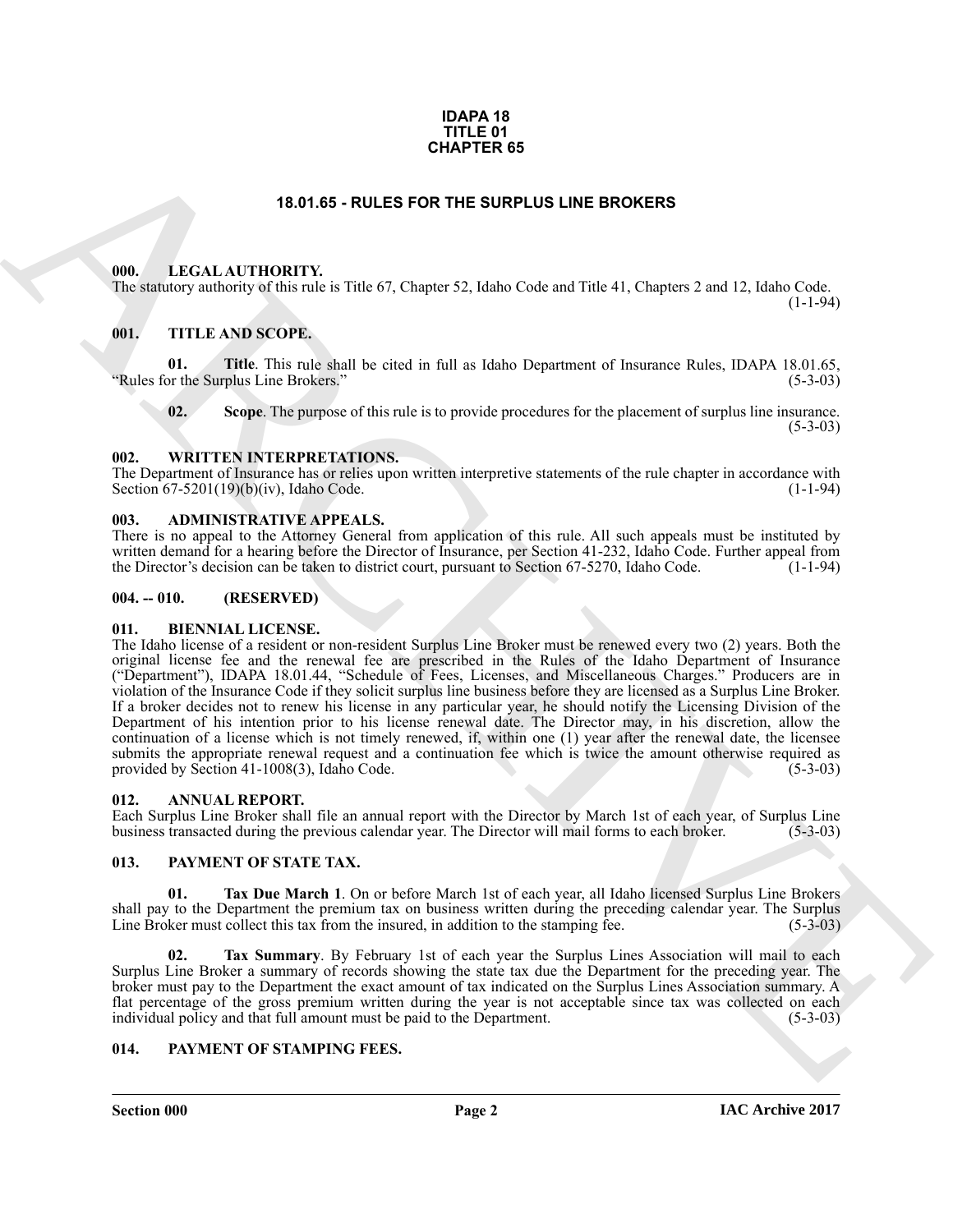| <b>IDAHO ADMINISTRATIVE CODE</b> | IDAPA 18.01.65 - Rules for |
|----------------------------------|----------------------------|
| <b>Department of Insurance</b>   | the Surplus Line Brokers   |

<span id="page-2-11"></span>**01. Application**. The stamping fee shall be charged on all premiums and policy fees written on Idaho business at a rate established by the Board of Directors of the Surplus Line Association and approved by the Department. This rate will be adjusted from time to time in order to obtain the objectives of the Association. The stamping fee cannot be refunded except where there are extenuating circumstances, reported to, and approved by the Surplus Lines Association. (5-3-03)

<span id="page-2-12"></span>**02.** Association Summary. Within ten (10) days following the month during which the surplus line insurance was handled through the Association office, the Manager will submit to each Surplus Line Broker an invoice summarizing the premium, Idaho tax, and Stamping Fee for each submission processed. (5-3-03)

<span id="page-2-13"></span>**03. Payable on Receipt**. The Stamping Fee of the Surplus Line Association is payable upon receipt of billing. It is delinquent if not paid within thirty (30) days after the last day of the month in which the business was reported. reported. (1-1-94)

#### <span id="page-2-7"></span><span id="page-2-0"></span>**015. COLLECTION OF TAXES.**

<span id="page-2-8"></span>**01. Idaho Premium Taxes**. Idaho Premium Tax must be collected from the insured. This tax is charged on the premium paid. Policy fees, service fees, and other like fees are considered part of the premium and subject to premium tax. State premium taxes must be refunded to the taxpayer upon cancellation of the policy or return of premium for any reason. (5-3-03) premium for any reason.

<span id="page-2-9"></span>**02. Purchasing Groups**. Purchasing groups that obtain insurance from an unauthorized or authorized surplus lines insurer must use a surplus lines broker licensed in the state of Idaho. The Surplus Lines Broker is responsible to collect and submit all taxes and fees to the Surplus Lines Association. (5-3-03)

#### <span id="page-2-17"></span><span id="page-2-1"></span>**016. REPORTING TAXES AND STAMPING FEES.**

Brokers must report premium taxes and stamping fees in increments of not less than one year. If a broker elects to collect quarterly or monthly payments of premiums from the insured, he may do so, providing he reports the premium tax and stamping fee in the initial submission or renewal for a full year. (1-1-94) tax and stamping fee in the initial submission or renewal for a full year.

#### <span id="page-2-14"></span><span id="page-2-2"></span>**017. PLACEMENT AND COMMISSIONS.**

<span id="page-2-15"></span>**01. Basic Requirement**. All surplus line business whether produced from within the state of Idaho or outside, must be placed through a licensed Surplus Line Broker. Each producer of surplus line business must hold a resident or non-resident producer license for Idaho.

<span id="page-2-16"></span>**02.** Idaho Producer. When a producer requests placement by a licensed Surplus Line Broker the ion received and paid shall be based on the mutual agreement of the parties concerned. (5-3-03) commission received and paid shall be based on the mutual agreement of the parties concerned.

#### <span id="page-2-18"></span><span id="page-2-3"></span>**018. SUBMISSION TIME PERIODS.**

All certificates, endorsements and other documents must be received at the Surplus Lines Association within thirty (30) days of receipt by the broker of the certificate, endorsement or other document. If the complete submission cannot be made within this time period, then the binder with submission form and affidavit, if applicable, will be forwarded. The broker is responsible for meeting this requirement and the burden of compliance is upon him.

 $(5-3-03)$ 

#### <span id="page-2-10"></span><span id="page-2-4"></span>**019. OPEN LINES FOR EXPORT.**

*Department of Instantino* The simple Recipied by the sample of the simple Recipied Line Books in the simple Recipied Line Recipied Control in the simple Recipied Books in the simple of the simple state of the simple st A list of approved classes of insurance coverage or risks appears in the manual maintained by the Surplus Line Association. See also Section 018 of this Rule. These classes are recognized by the Department and the Association as eligible for export since it has been previously determined through a hearing that an adequate market among authorized insurers does not exist in Idaho. Under this provision, brokers are not required to comply with sections 41-  $1214(2)$ , (3) and  $41-1215$  of the Idaho Insurance Code. If a risk does not appear on this list, then the broker must file the normal submission forms and documents and he must execute the broker's affidavit. (1-1-94) the normal submission forms and documents and he must execute the broker's affidavit.

#### <span id="page-2-6"></span><span id="page-2-5"></span>**020. BROKERS RECORDS.**

Each broker shall keep in his office a full and true record of each surplus line coverage procured by him as outlined in section 41-1227 of the Idaho Insurance Code. Reports of all documents processed by the Surplus Lines Association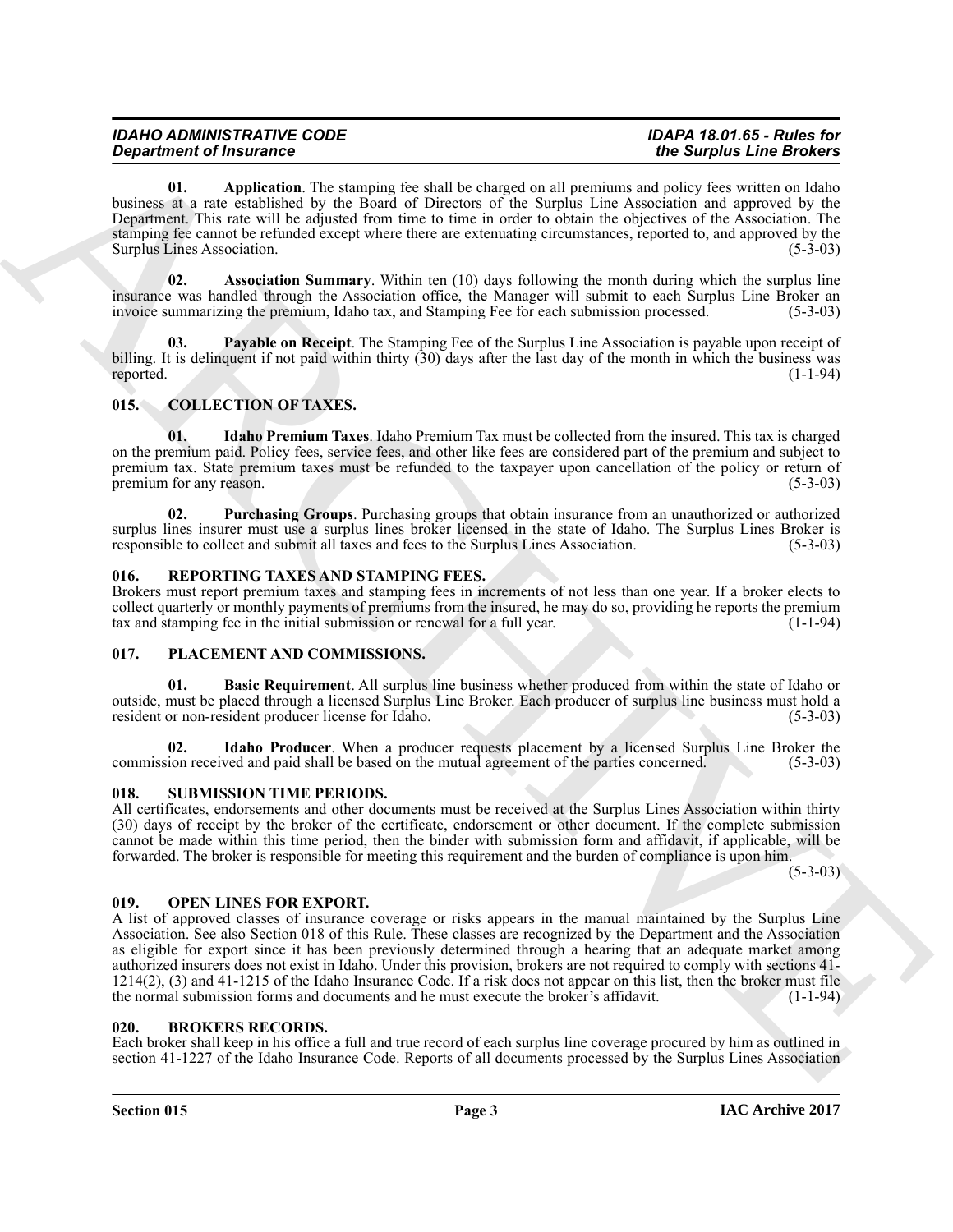| <b>IDAHO ADMINISTRATIVE CODE</b> | IDAPA 18.01.65 - Rules for |
|----------------------------------|----------------------------|
| <b>Department of Insurance</b>   | the Surplus Line Brokers   |

will be provided on a monthly basis to the broker. These reports, in addition to the broker's copy of policies and endorsements, must be kept for a period of five (5) years and are subject to examination by the director. ( endorsements, must be kept for a period of five (5) years and are subject to examination by the director.

#### <span id="page-3-2"></span><span id="page-3-0"></span>**021. APPROVED LIST OF INSURERS.**

ARCHIVE A list, commonly known as the "white" list, containing the only non-admitted companies authorized to write surplus line business in this state will be issued from time to time by the Director. While this list is in effect, a broker may place surplus line business with those companies only. After receiving the updates from the Director, the association will keep brokers informed of additions and changes through timely notice. (7-1-98)

<span id="page-3-1"></span>**022. -- 999. (RESERVED)**